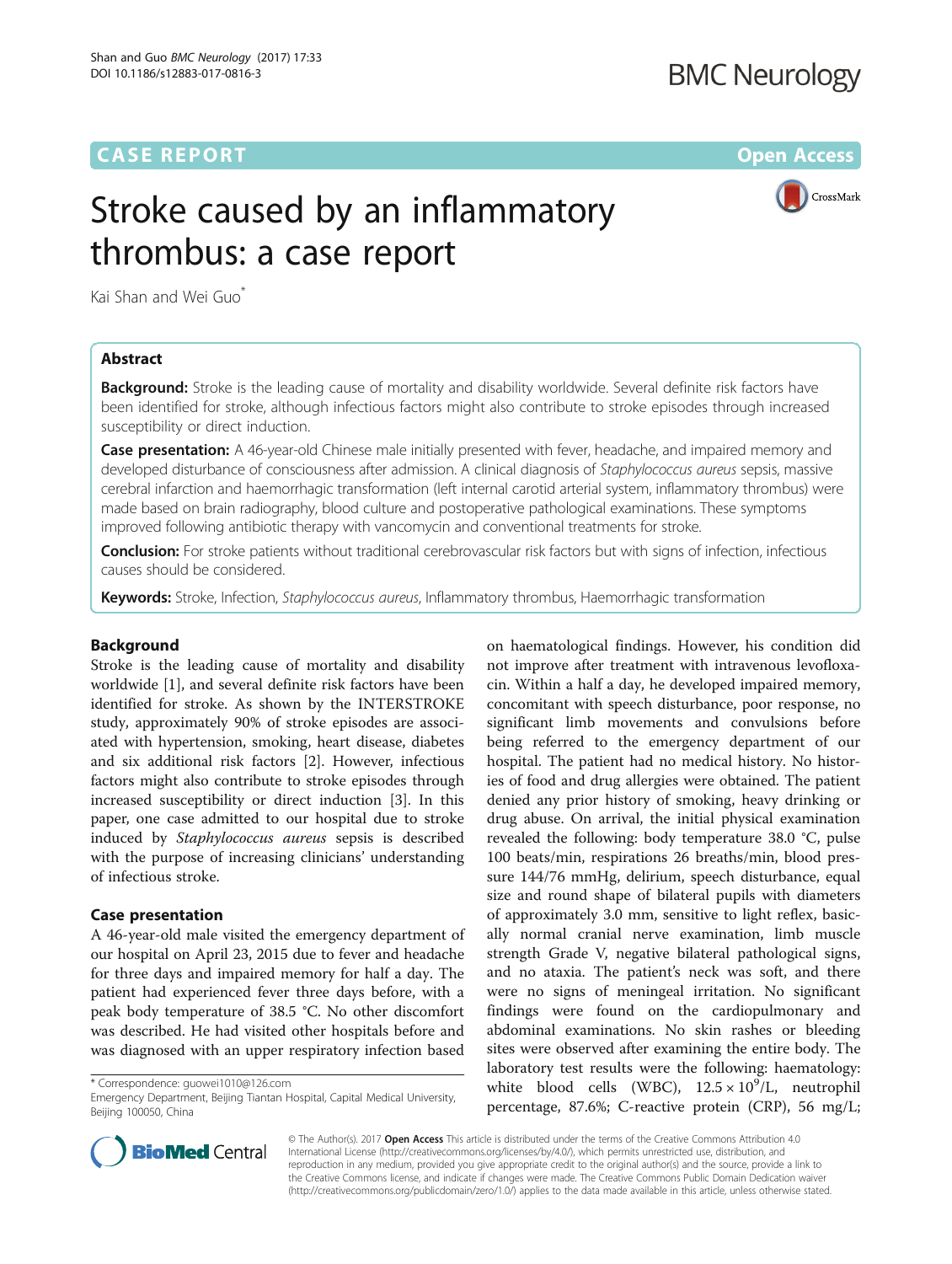procalcitonin (PCT), 2.8 ng/mL; and D-dimer, 3.2 μg/mL. A chemistry panel and screens for infectious diseases and cardiac markers were generally normal. No abnormal findings were observed on chest X-ray or electrocardiogram. Brain computed tomography (CT) showed a curved high-density mass at the left sylvian fissure area and an ischemic lesion of the left temporal lobe (Fig. 1).

As an emergency diagnosis, massive cerebral infarction (probable atherosclerosis of the left internal carotid artery system) was considered, and intracranial infection could not be excluded; appropriate treatments included aspirin for anti-platelet aggregation, atorvastatin for lipid regulation and plaque stabilization, and cefuroxime and acyclovir for anti-infection.

The patient experienced aggravated unconsciousness after two hours of admission, and physical examination showed the following: lethargy, aphasia, equal size and round shape of bilateral pupils with diameters of approximately 3.0 mm, sensitive to light reflex, shallow right nasolabial folds, immobilization of right limbs upon orbital pressure, movable left limbs, positive right pathological signs and negative left pathological signs. Further revascularization therapy was considered, and the patient was immediately transferred to undergo brain magnetic resonance imaging (MRI). On the way to the radiology department, the patient experienced further aggravation of unconsciousness and entered a light coma, concomitant with limb seizure, gazing to the left of bilateral eyes, equal size and round shape of bilateral pupils with diameters of approximately 2.0 mm, and disappearance of the light reflex. Appropriate treatments included midazolam for epilepsy, mannitol for dehydration and intracranial



Fig. 1 A brain computed tomography image showing the thrombus in the left middle cerebral artery (arrow)

hypotension. After termination of the seizure, reexamination of the brain CT showed a curved high-density mass at the left sylvian fissure area and a massive lowdensity area in the left temporal lobe with many highdensity plot areas scattered within it. CT images also showed compressed deformation of the left ventricle and a shift of the brain midline to the right (Fig. [2\)](#page-2-0). Considering that the patient developed haemorrhagic transformation, he was admitted to the emergency intensive care unit for further management.

Eighteen hours after admission, the patient experienced further aggravation of unconsciousness and entered a moderate coma, concomitant with high fever (body temperature 39.9 °C), bilateral pupils: left versus right = 5.0 mm versus 3.0 mm, respectively, disappearance of the light reflex, increased muscle tone of the right limbs, and positive pathological signs of bilateral limbs. The brain CT re-examination showed expansion of the bleeding area, with overt signs of brain herniation. The patient underwent emergency left frontal temporal craniotomy, removal of the intracranial hematoma and a decompressed craniotomy performed by neurosurgeons. The intraoperative findings were as follows: dark red appearance of the left temporal brain tissue, concomitant with subarachnoid haemorrhage (SAH); an ostomy of approximately 0.2 cm was created along the left temporal sulcus; a visible purple blood clot was observed, concomitant with surrounding contused brain tissues; and a large vascular embolization could be observed in the hematoma cavity. Approximately 10 mL of the hematoma and contused brain tissues were removed and sampled for pathological evaluation. Histopathological examination showed haemorrhage, oedema and inflammatory changes in brain tissues, neutrophil infiltration into the vascular walls and surrounding tissues, and microvascular purulent thrombosis (Figs. [3](#page-3-0)–[4](#page-3-0)). The patient was transferred to the neurologic intensive care unit for further treatment after the operation. During the course of the treatment, negative findings were found for Chlamydia pneumoniae, mycopsslasma, influenza, tuberculosis, the TORCH panel, hepatitis B, hepatitis C, syphilis and human immunodeficiency virus (HIV); the sputum culture was negative, and the blood culture suggested Staphylococcus aureus. No abnormal findings were found on chest X-ray or ultrasound. In addition, two transthoracic echocardiography (TTE) examinations were normal, and there were no observations of valvular dysfunction or neoplasm. The following final diagnosis was considered: massive cerebral infarction, consistent with haemorrhagic transformation (the left internal carotid artery system, inflammatory thrombus), Staphylococcus aureus sepsis and symptomatic epilepsy. After two months of vancomycin anti-infective treatments and supportive and symptomatic treatment, the consciousness of the patient improved gradually, and several blood cultures were negative. He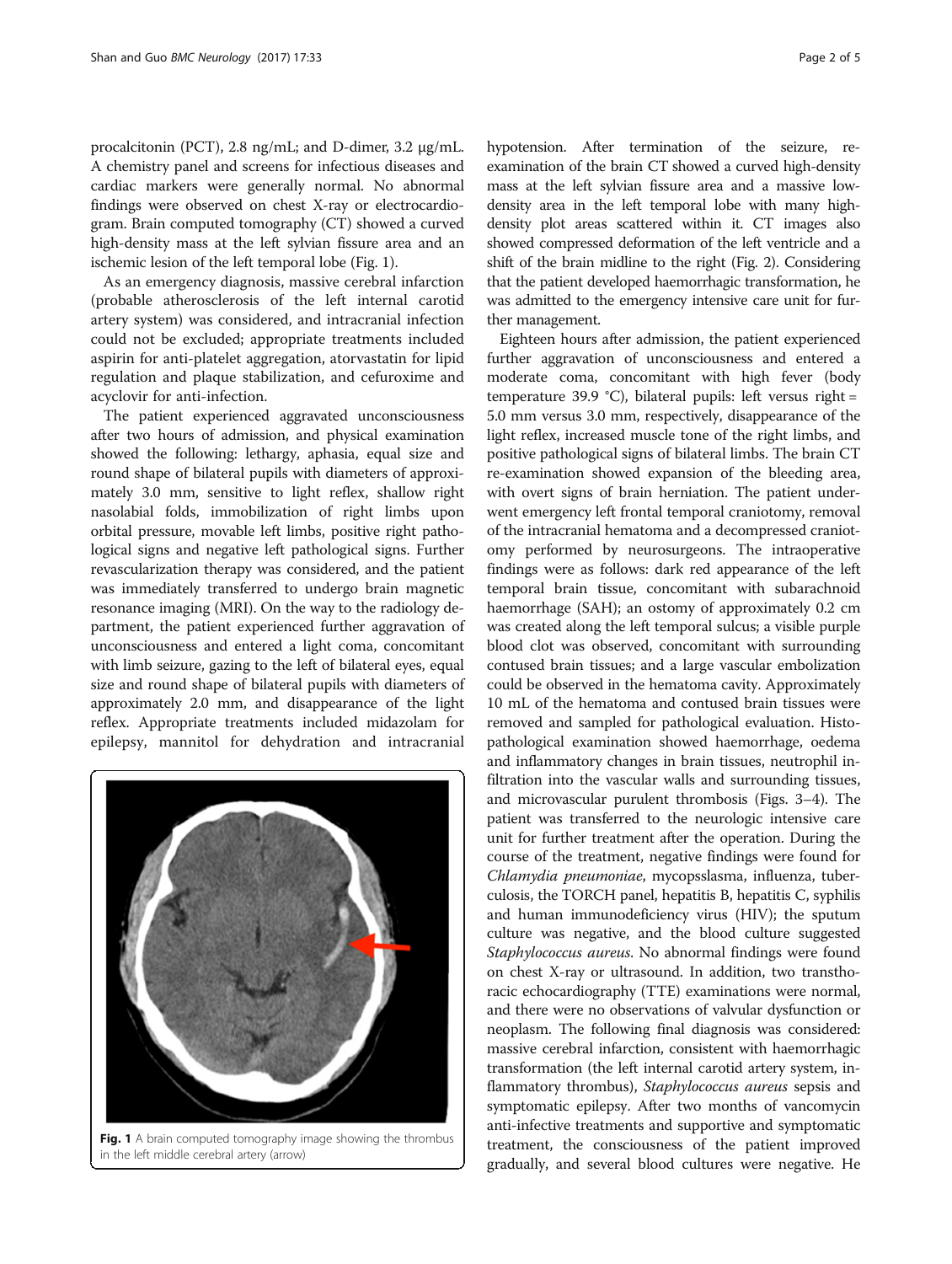<span id="page-2-0"></span>

underwent rehabilitation and was discharged from the hospital on the  $72<sup>nd</sup>$  postoperative day (POD). At discharge, his Glasgow Coma Scale (GCS) was E4V4M6, and the modified Rankin scale score was 3.

## Discussion

The patient described herein was middle-aged and healthy; although no stroke risk factors were identified, a rapid onset of disease was observed. After admission, the brain CT suggested cerebral infarction, subsequently followed by haemorrhagic transformation. After craniotomy, the pathological examination indicated that the cerebral infarction was induced by inflammatory thrombosis. Additionally, the patient also experienced fever, shortness of breath and unconsciousness. Laboratory examinations suggested abnormal elevations of haematological variables, CRP, PCT and D-dimer. Staphylococcus aureus was indicated by blood culture. This condition responded well to vancomycin treatment. Therefore, the sepsis was considered to be induced by Staphylococcus aureus infection.

Although there were definite risk factors for stroke, all episodes of this disease could not be fully explained by the factors currently identified. Indeed, many patients who develop stroke do not have any risk factors, and no definite aetiologies are identified for approximately onethird of stroke cases. As shown by several studies, there might be a correlation between systemic infection and

episodes of stroke [[4\]](#page-4-0). Indeed, relevant case–control studies have confirmed this correlation between systemic infection and stroke. In patients with stroke, the odds ratio of a precursor infection was in the range of 2–14.5 [\[5](#page-4-0)–[10](#page-4-0)].

A wide range of pathogens has been found to be associated with an elevation of stroke risk, including viruses, bacteria, fungi and parasites. The most investigated pathogens include Helicobacter pylori, Chlamydia pneumoniae, Mycoplasma pneumoniae, Haemophilus influenzae, Epstein-Barr virus (EBV), herpes simplex virus (HSV)-1, HSV-2 and cytomegalovirus [\[3](#page-4-0), [11\]](#page-4-0).

Staphylococcus aureus is a major human pathogen that causes a wide range of clinical infections [\[12](#page-4-0)]. Staphylococcus aureus bacteraemia (SAB) is associated with a short-term increased risk of stroke, and the risk can persist for up to 180 days. The risk factors for stroke after SAB include old age, prior arterial thromboembolic events, atrial flutter/fibrillation, hypertension and endocarditis [[13](#page-4-0)].

The mechanism of stroke induced by infection remains incompletely understood, although stimulation of the inflammatory response is considered to be the main driver for stroke [\[14](#page-4-0)–[16](#page-4-0)]. Pathogens may directly invade the vascular wall during the course of infection, concomitant with an increase in smooth muscle cell proliferation or inflammatory cytokine production. Additionally, regions far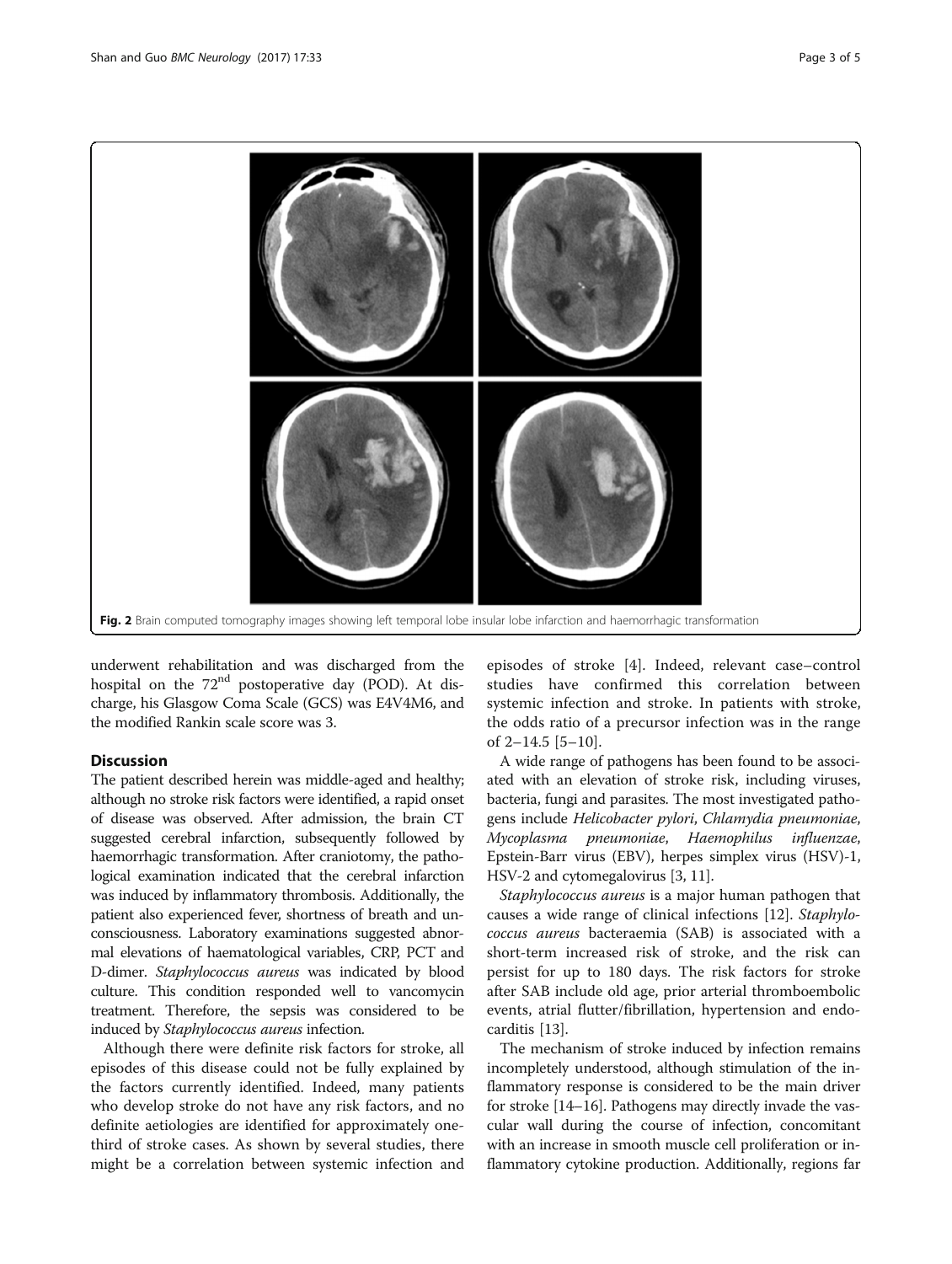<span id="page-3-0"></span>





Fig. 4 Postoperative pathological examination showing the inflammatory thrombus in the artery (hematoxylin-eosin staining, ×400)

away from the primary infected loci might also be affected, and this secondary impairment might also lead to damage of the arterial wall. Furthermore, the inflammatory response induced by infection could stimulate enhancement of platelet aggregation and dysfunction of vasodilation [[15](#page-4-0)]. It has been described that blood levels of highsensitivity CRP (HS-CRP) may be considered an independent predictor for ischemic stroke, although the exact correlation remains unclear [[17](#page-4-0), [18\]](#page-4-0).

Based on the current patient's medical history, physical examination, and laboratory, radiology and pathological examinations, the aetiology of stroke was considered to be embolic stroke and subsequent haemorrhagic transformation as a result of migration of the septic emboli induced by systematic Staphylococcus aureus infection to the left internal carotid artery system. Staphylococcus aureus is a common pathogen of acute infective endocarditis, and infective endocarditis has been identified as an important cause of cardioembolic stroke [[19](#page-4-0)–[21](#page-4-0)]. However, two TTE examinations showed no abnormal findings. A diagnosis of infective endocarditis was still possible for this case because one major and one minor criterion of the modified Duke criteria were met [\[22](#page-4-0)].